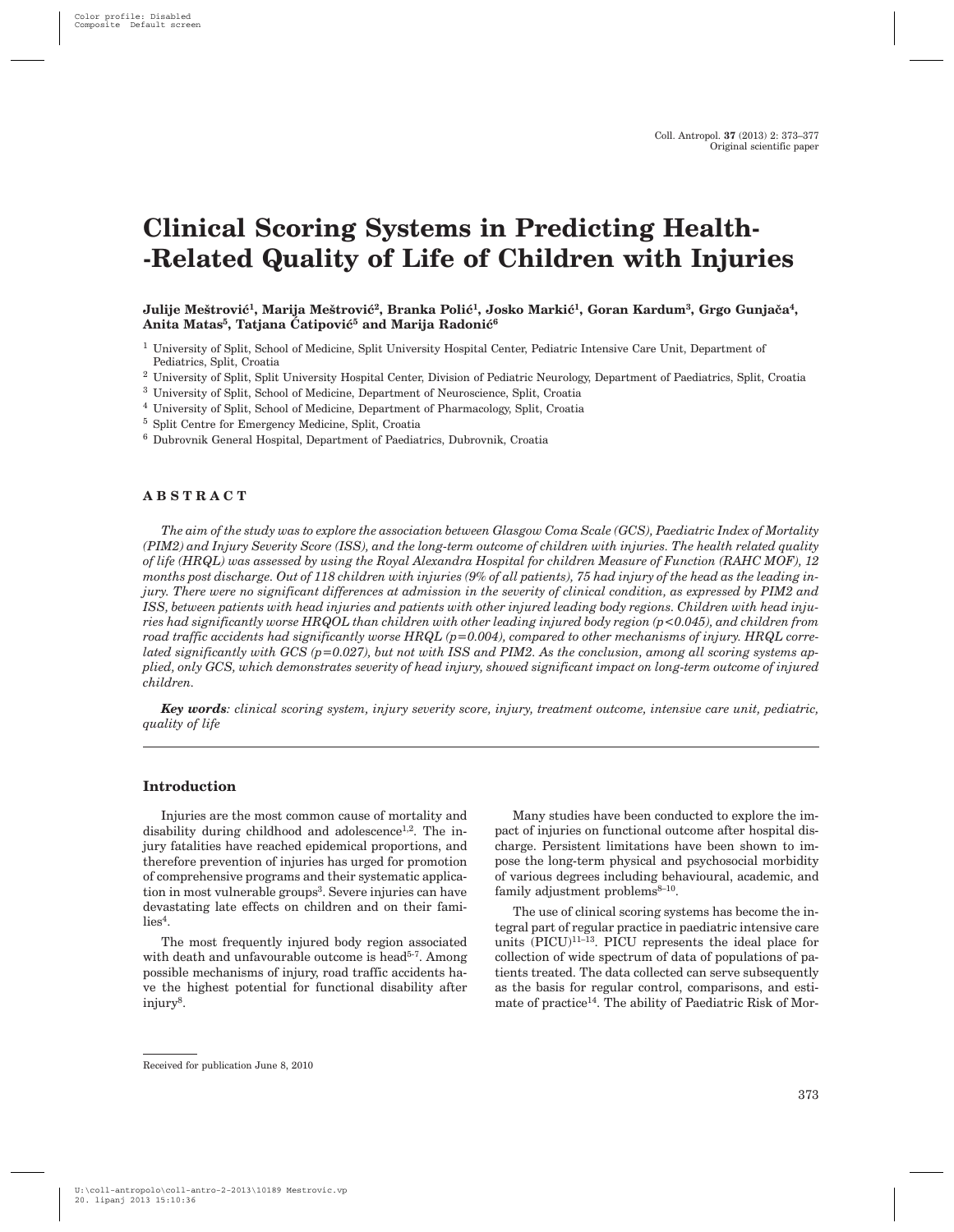tality (PRISM) score and Injury Severity Score (ISS) to predict an outcome for injured children in PICU has already been assessed $15$ .

The aim of our study was to determine the characteristics of children with injuries admitted to our PICU, to verify the applicability of clinical scoring systems on populations of patients, and to determine the association of the obtained results with the long-term health-related quality of life (HRQL) of children who have been injured.

#### **Patients and Methods**

The PICU of the University Hospital of Split is a 10-bed, multidisciplinary unit which includes three step- -down beds. It serves to a population of approximately 1 million inhabitants from southern Croatia. The average admission rate in the study period was 335 patients. The unit admits all medical and surgical, including trauma and burn, patients.

Between 2003 and 2007 data was obtained prospectively for all injured patients aged  $\leq 18$ . The data about patients' age, sex, and diagnoses, classified according to The Australian and New Zealand Intensive Care Society (ANZPIC) diagnostic codes, are recorded routinely in our unit. The ANZPIC diagnostic codes enable coding of injuries, the leading injured body region, and mechanisms of injuries<sup>16,17</sup>. Glasgow Coma Scale (GCS) is scoring system used to assess neurological function, and therefore it was calculated only for children whose leading injury was head injury. GCS was recorded according to the first finding of the emergency tem<sup>18,19</sup>. Injury severity score  $(ISS)$ is an anatomic score for patients with multiple injuries which represents severity of injuries of six regions of the body: the head, face, chest, abdominal and pelvic contents, extremities or pelvic girdle, and external injuries. ISS score was recorded at the arrival to PICU20,21. Paediatric Index of Mortality (PIM2) is a general mortality- -risk scoring system based mostly on indices of deterioration of physiologic functions (consciousness, ventilation, blood pressure). PIM2-based mortality risk for each patient was calculated according to the equations published in the literature during the first hour after admission to PICU<sup>22</sup>.

Health-related quality of life (HRQL) was assessed by using the Royal Alexandra Hospital for children Measure of Function  $(RAHC MOF)^{23}$ . The instrument rates quality of life across 10 categories, and then further across 10 scales within each category. Therefore, the child's HRQL is finally scored between 1 and 100. For the purpose of the study, patients were divided in two groups: score of 81–100 reflects only minimal ongoing health problems and good quality of life, and score bellow 80 points to obvious health problems and impaired quality of life. The data was collected 12 months after children's discharge form PICU by means of telephone interview. The detailed protocol of HRQL assessment was delineated in detail previously24.

The study protocol was approved by the Hospital's Ethic Committee. The consent for the quality of life interview was obtained from the participants' parents.

## *Statistical analysis*

Statistica 8.0 (StatSoft, Inc., Tulsa, USA) was used to perform statistical analysis of the data. T-test for independent samples and Chi-square test were used to compare two samples of children (head injury and other body region) among different demographic and clinical characteristics. Pearson correlation was used to evaluate association between children Measure of Function (RAHC MOF) and clinical scoring systems (GCS, ISS, and PIM 2). All statistical values were considered significant at 95% (p<0.05).

#### **Results**

During the observed four-year period 118 children (9% of all patients) were admitted to the PICU because of injuries. Demographic and clinical characteristics of patients with injuries are presented in Table 1.

Head was significantly the most frequently injured body region. Out of 75 children with the injury of the head, as the leading injured body region, 28 had injuries to other regions: 14 with facial injury, 9 with skeletal injury, three with abdominal injury, and two with chest in-

| TABLE 1                                  |
|------------------------------------------|
| DEMOGRAPHIC AND CLINICAL CHARACTERISTICS |
| OF CHILDREN WITH INJURIES                |

|                                                 | Head<br>injury   | Other body<br>region                            | p            |
|-------------------------------------------------|------------------|-------------------------------------------------|--------------|
| Total                                           | 75               | 43                                              | 0.003        |
| Male, No $(\%)$                                 | 47(62.6)         | 27(62.8)                                        | $\mathbf{1}$ |
| Age in months (range) 120.5 (1–216) 123 (4–214) |                  |                                                 | 0.508        |
| Other body region                               |                  |                                                 |              |
| Abdominal                                       |                  | 18                                              |              |
| Skeletal                                        |                  | 13                                              |              |
| Chest                                           |                  | 6                                               |              |
| Facial                                          |                  | 5                                               |              |
| Spinal                                          |                  | $\mathbf{1}$                                    |              |
| ISS                                             |                  | $20.14 \pm 11.50$ $18.85 \pm 7.69$ (NS) $0.527$ |              |
| PIM <sub>2</sub>                                | $5.50 \pm 11.37$ | $2.89 \pm 3.27$ (NS) 0.144                      |              |
| GCS                                             | $9.99 \pm 3.14$  |                                                 |              |
| Road traffic accident,<br>No $(\%)$             | 49(65.3)         | 32(74.4)                                        | 0.305        |
| Passenger                                       | 16               | 12                                              | 0.653        |
| Motor bike rider                                | 14               | 6                                               | 0.316        |
| Pedestrian                                      | 13               | 5                                               | 0.248        |
| Cyclist                                         | 6                | 9                                               | 0.072        |
| Falls, No (%)                                   | 23(30.6)         | 8(18.6)                                         | 0.151        |
| Other, No $(\%)$                                | 3(4.0)           | 3(6.9)                                          | 0.478        |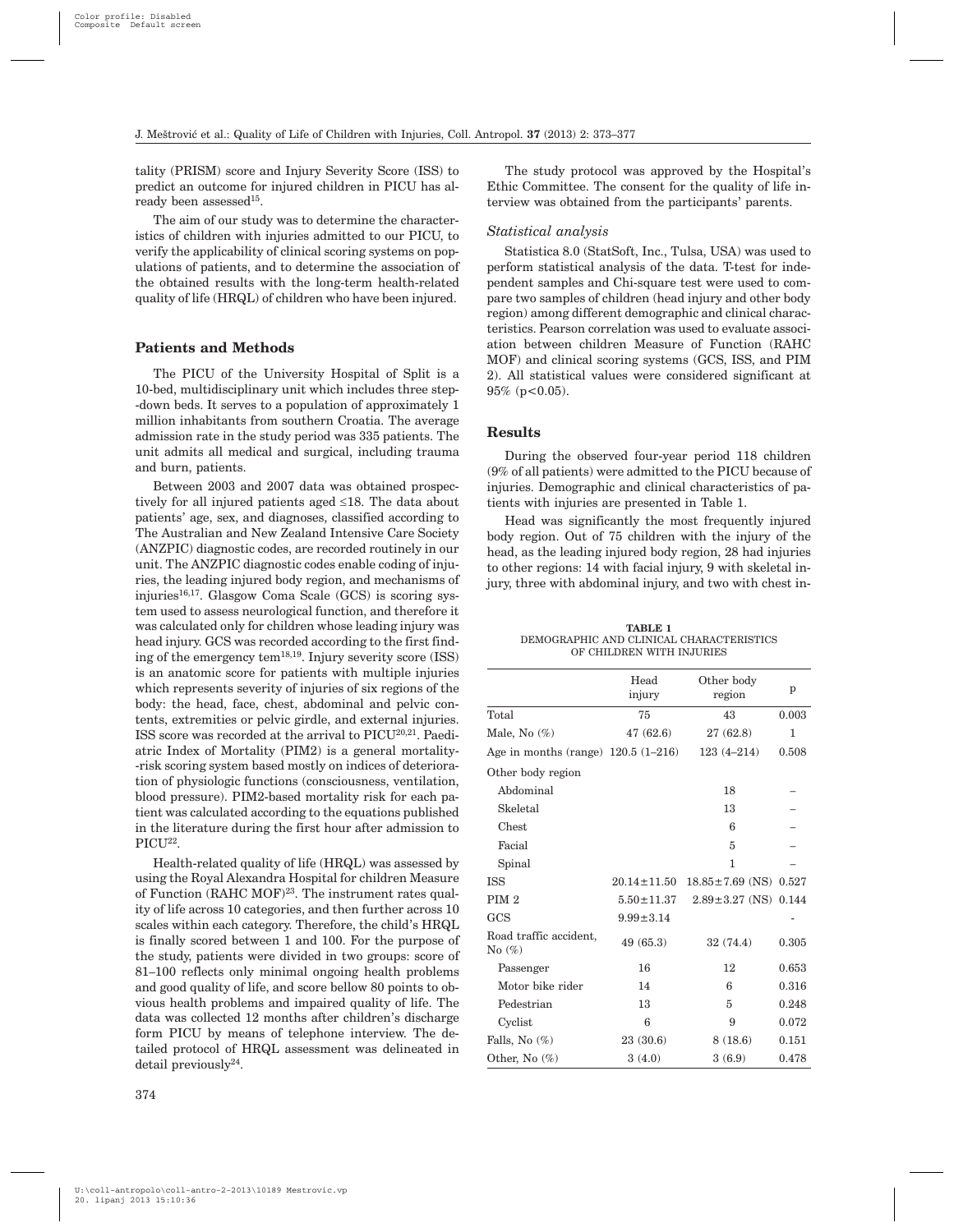jury. All children who died (the observed mortality of all children with injuries was 10.1%) had head injury as the leading injury. The results of ISS and PIM2 at admission did not differ significantly between groups of children with head injury and with other leading injured body regions. Road traffic accidents followed by falls were the commonest mechanisms of injuries.

The percentage of children with RAHC MOF < 81 was significantly higher  $(p<0.045)$  in patients with head injury (46.7%) than in patients with other leading injured body region (27.9%) (Figure 1).



*Fig. 1. Royal Alexandra Hospital for children Measure of Function (RAHC MOF) in children with head injury and in children with other injuries.*

Out of 81 children injured in road traffic accidents (RTA), there were 39 (48.1%) children whose RAHC MOF was <81, and among children injured from other mechanisms there were 7 (18.9%) children with RAHC MOF <81 (p=0.004) (Figure 2).



*Fig. 2. Royal Alexandra Hospital for children Measure of Function (RAHC MOF) in children injured .*

We analyzed the correlations between RAHC MOF Clinical Score and the three scoring systems applied in the study. The results of RAHC MOF Clinical Score correlated significantly with GCS, but not with ISS and PIM2 (Table 2).

**TABLE 2** SIGNIFICANCE OF CORRELATIONS BETWEEN RAHC MOF CLINICAL SCORE AND ISS, PIM 2 AND GCS IN CHILDREN WITH INJURIES

|          | GCS   | ISS   | PIM <sub>2</sub> |
|----------|-------|-------|------------------|
| RAHC MOF | 0.027 | 0.060 | 0.889            |

#### **Discussion**

The majority of our patients had head injury as the leading injury. No differences in gender, age and mechanism of injury between children with head injury and children with other leading injured body region were found. Head injury has already been reported as the leading cause of death in children with injuries $25-27$ .

The results of two clinical scoring systems, ISS and Paediatric Risk of Mortality (PRISM), were shown to be significantly predictive of survival<sup>28,29</sup>. However, no study that would evaluate the applicability of clinical scoring systems in predicting HRQL in children has been carried out yet. In our population of patients the differences in severity of clinical conditions at admission, represented both with anatomic (ISS) and physiologic (PIM2) scoring systems, between children with head injury and children with other leading injured body regions, were not significant. However, the correlation between long- -term outcomes of injuries in children was significant only with GCS, but not with PIM2 and ISS.

The impaired physiologic variables at admission may be predictive of long-term outcome $30,31$ . The association of the level of systemic insult evidenced as PRISM score and functional outcome has been reported<sup>32</sup>. In our study we used PIM2, the more recent and more accurate pediatric mortality scoring system, with a free algorithm<sup>14</sup>.

The association of severity of injury with functional outcome is well established<sup>8,33</sup>. The results of our study emphasize that it is not overall severity of injury, calculated by general scoring systems (ISS and PIM2) at admission, which determines the outcome. Some patients with head injury had also injuries to other leading body regions, but injury to the head was dominant according to ISS. Indeed, it is the severity of injury of the head, as the leading body region, that has the decisive impact on the long-term outcome8,34. The association between low GCS and subsequent disabilities in injured children has been reported repeatedly $30,31,35-37$ .

The results of our study demonstrate that scores calculated by clinical scoring systems at admission should always be interpreted cautiously, within the context of characteristics of the populations studied. Namely, groups of patients with equal scores at admission can have sig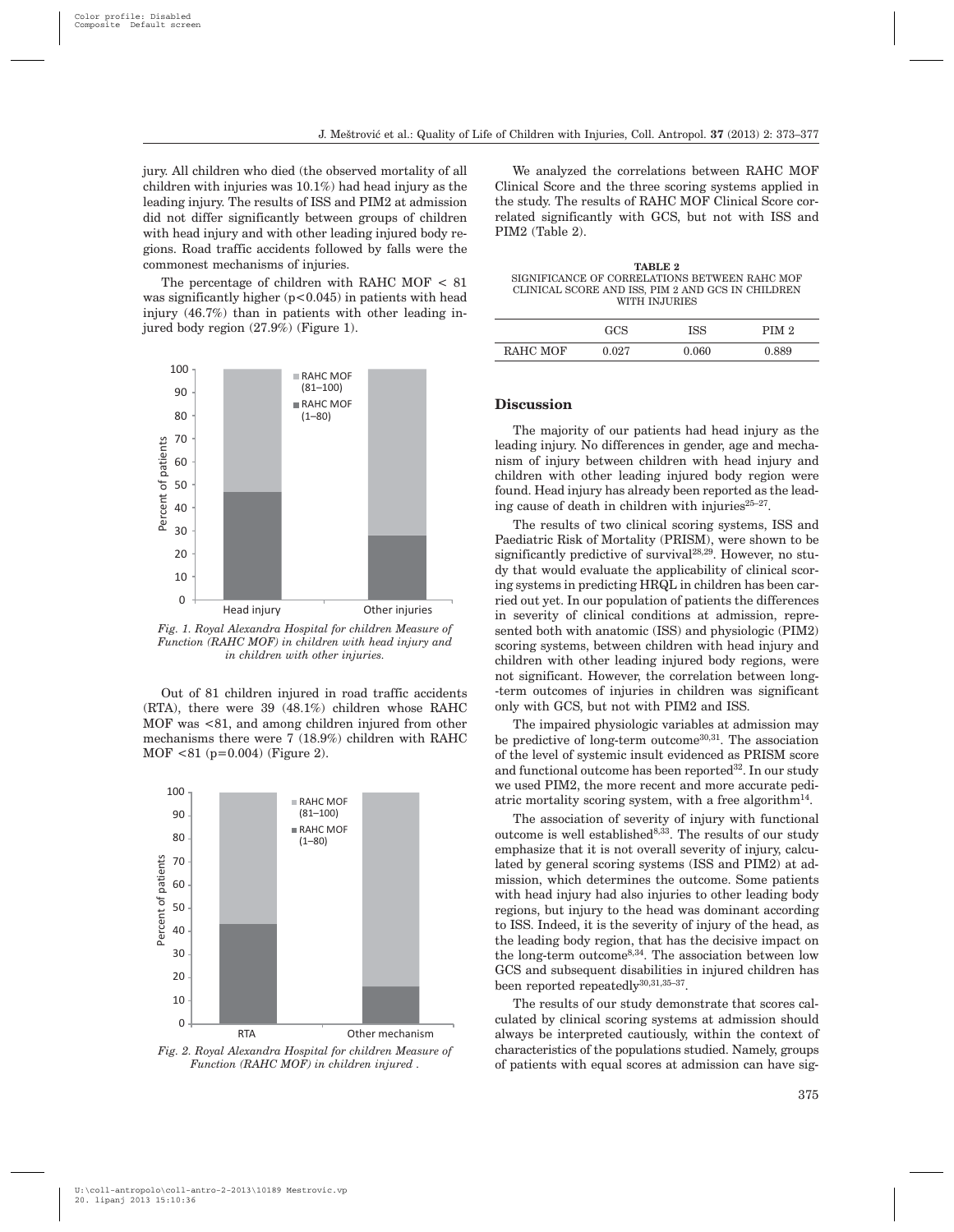nificantly diverse outcomes. The results of our study demonstrate that in populations of patients with injuries the injury of the head, as the leading injury, has a significant impact on the long-term HRQL of children with injuries.

Mechanism of injury in our study was also significantly associated with lower HRQL. Victims of RTA have already been shown to have worse functional outcome compared to other mechanisms of injury<sup>8,33</sup>.

Since we used the first recorded GCS of our patients at their admission to the hospital, it is obvious that the outcome of patients with adverse HRQOL was unfavourable at admission. The condition of any patient with head injury at arrival to the hospital depends greatly on the quality of life support maneuvers, conducted by the emergency team, aimed to prevent the secondary brain injury. This observation points to the need of good pre- -hospital training program, since support of vital functions can be decisive for the long-term outcome of patients with severe injuries $37-40$ .

There are several obvious limitations to our study. The size of the population is small. It is possible that some findings would have been different or significant with larger sample size. A larger sample size would have enabled more detailed analysis and comparisons of subpopulations. There was no follow-up. It remains unknown how the longer post-injury period and specific re-

#### **REFERENCES**

1. EUROSAFE. Injuries in the European Union 2003–2005. Available from: URL: http://www.eurosafe.eu.com/csi/eurosafe2006.nsf/wwwVw Content/l3reports-1.htm. Accessed November 24, 2008. — 2. DOWD MD, KEENAN HT, BRATTON SL, Crit Care Med 2002, 30 (2002) 385. — 3. PARKIN PC, HOWARD AW. PARKIN PC, HOWARD AW, Curr Opinion Pediatr, 20 (2008) 719. — 4. WEESSON DE, SCORPIO RJ, SPENCE LJ, KENNEY BD, CHIPMAN ML, NETLEY CL, HU, J Trauma, (1992) 252. — 5. TAGLIAFERRI F, CAMPAGNONE C, KORSIC M, SERVADEI F, KRAUS J, Acta Neurochir (Wien), 148 (2006) 255. DOI: 10.1007/s00701- 005-0651-y. — 6. JENETT B, Arch. Dis. Child, 78 (1999) 403. DOI: 10. 1136/adc.78.5.403. — 7. WILLIAMSON LM, MORRISON A, STONE DH, J Eppidemiol Community Health, 56 (20029 285. — 8. MACPHERSON AK, ROTHMAN L, MCKEAG AM, HOWARD A, J Trauma, 55 (2003) 454. DOI: 10.1097/01.TA.0000042158.79688.51 — 9. MCCARTHY ML, J Trauma, 63 (2007) S122. DOI: /10.1097/TA.0b013e31815accdf. — 10. JANSSENS L, GORTER JW, KOTELAAR M, KRAMER WLM, HOST-LAG HR, Qual Life Res, 17 (2008) 701. DOI: 10.1007/s11136-008-9339-0. — 11. MARCIN JP, POLLACK MM Pediatr Crit Care Med, 1 (2000) 20. DOI: 10.1097/00130478-200007000-00004. — 12. MARCIN JP, POL-LACK MM,Crit Care Med, 30 (2002) S457. DOI: 10.1097/00003246- 200211001-00011. — 13. TATMAN A, WARREN A, WILLIAMS A, PO-WELL JE, WHITEHOUSE W Arch Dis Child, 77 (1997) 519. DOI: 10. 1136/adc.77.6.519. — 14. SLATER A, SHANN F, Pediatr Crit Care Med, 5 (2004) 447. DOI: 10.1097/01.PCC.0000138557.31831.65. — 15. CASTEL-LO F, CASSANO A, GREGORY P, HAMMOND J, Crit Care Med, 19  $(1999)$  985. DOI: 10.1097/00003246-199905000-00041. - 16. SLATER A SHANN J, MCENIREY P,. Intensive Care Med, 29 (2003) 271. — 17. ME-STROVIC J, KARDUM G, POLIC B, OMAZIC A, STRICEVIC L, SUSTIC A, Eur J Pediatr, 164 (2005) 783. DOI: 10.1007/s00431-005-1755-3. — 18. TEASDALE G, JENNETT B, Lancet, 2 (1974) 81. DOI: 10.1016/S0140- 6736(74)91639-0. — 19. TATMAN A, WARREN A, WULLIAMS A, PO-WELL JE, WHITEHOUSE W, Arch Dis Child, 77 (1997) 519. DOI: 10. 1136/adc.77.6.519. — 20. MACKENZIE EJ, SHAPIRO S, EASTHAM JN, Med Care, 23 (1985) 823. DOI: 10.1097/00005650-198506000-00008. — 21. BAKER SP, O'NEILL, J Trauma, 16 (1976) 882. DOI: 10.1097/0000 habilitation activities in that period would influence the development of the initial finding, especially for less disabled children. In addition, there are limitations that pertain to other studies on quality of life of children. There is no injury-specific HRQL tool available for children, and therefore the generic tool had to be used. We have no preadmission scores, yet it was not possible to determine the eventual deterioration of condition due to an injury. It is not possible to interview younger children, and therefore it is necessary to rely on the data obtained from parents or caregivers. Obviously, a tool that would enable obtaining data from children would be more advantageous.

#### **Conclusion**

In conclusion, the results of our study point to dangers that injuries of head impose on injured children. The mortality in our study was related exclusively to head injury. In survivors, the susceptibility to long term adverse HRQL is significantly more frequent in children with head injury than in children with other injured leading body region. The clinical scoring system that had significant prognostic value was GCS in children with head injuries. Timely identification of risk populations can urge on application of rehabilitation programs for these children.

5373-197611000-00006. — 22. SLATER A, SHANN F, PEARSON G, Intensive Care Med, 29 (2003) 278. — 23. DOSSETOR DR, LIDDLE JLM, MELLIS CM, J Paediatr Child Health, 32 (1996) 519. DOI: 10.1111/j. 1440-1754.1996.tb00966.x. — 24. MESTROVIC J, KARDUM G, SUSTIC A, PLOC B, MESTROVIC M, MARKIC J, ZANCHI J, Journal of Paediatrics and Child Health, 43 (2007) 673. DOI: 10.1111/j.1440-1754.2007. 01185.x. — 25. JAVOUHEY E, GUERIN AC, AMOROS E, HADDAK M, NDIAYE A, FLORET D, CHIRON M, Eur J Pediatr, 165 (2006) 519. DOI: 10.1007/s00431-006-0118-z. — 26. HUSSAIN LM, REDMOND AD, Brit Med J 1994, 308 (1994) 1077. — 27. HACKMARTH, RM, RZESZUTKO KM, STURM G, DONDERS J, KULDANEK AS,SANFILIPPO JD, Crit Care Med, (2002) 1630. DOI: 10.1097/00003246-200207000-00038. — 28. MICHAUD LJ, RIVARA FP, GRADY MS, REAY DT, Neurosurgery, 31 (1992) 254. DOI: 10.1227/00006123-199208000-00010. — 29. CANTAIS E, PAUT O, GIORGI R, VIARD L, CAMBOULIVES J, Intensive Care Med. 27 (2001) 1511. DOI: 10.1007/s001340101039. - 30. ROBERTSON CMT, JOFFE AR, MOORE AJ, WATT JM, Pediatr Crit Care Med, 3 (2002) 345. DOI: 10.1097/00130478-200210000-00003. — 31. SALORIO CF, SLOMINE BS, GUERGUERIAN AM, CHRISTENSEN JR, WHITE JR, NATALE JE, SHAFFNER DH, GRADOS MA, VASA RA, GERRING JP, Pediatr Crit Care Med, 9 (2008) 47. DOI: 10.1097/01.PCC.0000298 638.66240.0E. — 32. THAKKER JC, SPLAINGARD M, ZHU J, BABEL K, BRESNAHAN J, HAVENS PL, Crit Care Med, 25 (1997) 1396. DOI: 10.1097/00003246-199708000-00030. — 33. VALADKA S, POENARU D, DUECK A, J Pediatr Surg, 35 (2000) 684. DOI: 10.1053/jpsu.2000.5943. — 34. SESMA HW, SLOMINE BS, DING R, MCCHARTY ML, Pediatrics, 121 (2008) e1686. — 35. CATOROPPA C, ANDERSON VA, MORSE SA, HARITOU F, ROSENFELD JV, J Ped Psychology, 33 (2008) 707. — 36. HAWLEY WA, WARD AB, MANGAY, J Neurol Neurosurg Psychiatry, 75 (20044) 737. — 37. DE ROSA G, Child's Nerv Syst, 8 (2002) 129. — 38. MCGOVERN SJ, Curr Pediatr, 7 (1997) 187. DOI: 10.1016/S0957-5839 (97)80179-0. — 39. MEYERS P, LEGROS C, ORLIAGUET, Child's Nerv Syst, 15 (2006) 732. — 40. PIGULA FA, WALD SL, SHACKFORD SR, VANE DW, PIGULA FA, WALD, J Pediatr Sur (1993) 310.